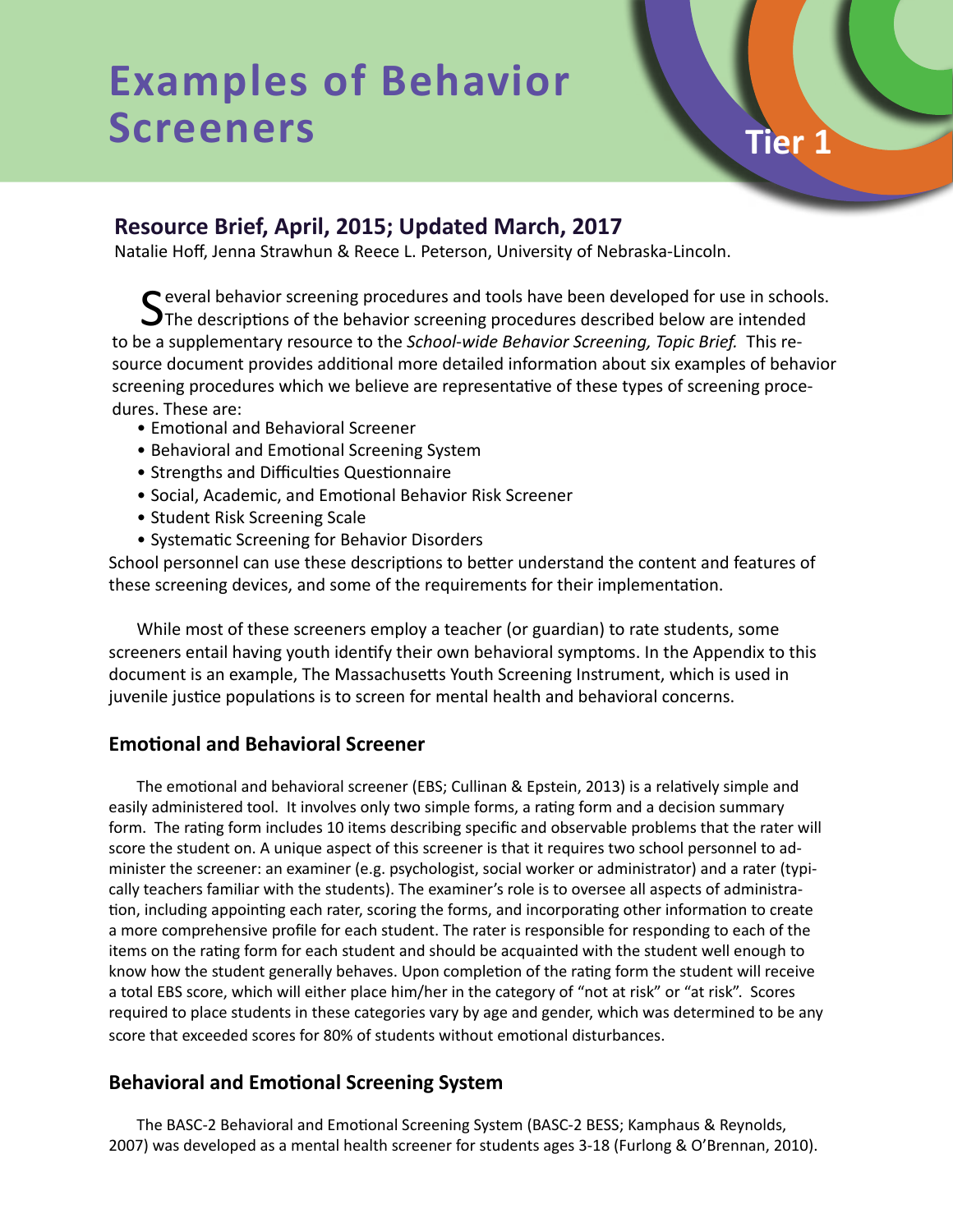

While this screener was developed as a part of the Behavioral Assessment System for Children-Second Edition (BASC-2) family of assessment tools, it is not a part of the actual BASC-2 measure (Note: an updated version, BASC-3, has been released; Reynolds & Kamphaus, 2015). The screener is based on ratings along a 4-point continuum (i.e., never, sometimes, often, almost always) and calculates measures from three sources: teacher, parent, and student. The teacher form (intended for both children and adolescents) takes approximately 5 minutes per student to complete, and includes 27 items across four domains: externalizing problems, internalizing problems, school problems, and adaptive skills (Denver, Mays, Kamphaus, & Dowdy, 2012). The parent form includes 30 items intended for children age 3 through 18, which indicates performance in four areas: externalizing behavior, internalizing behavior, adaptive skills, and inattention (Dowdy, Chin, Twyford, & Dever, 2011). The student form includes 30 items across the domains of personal adjustment, inattention/hyperactivity, internalizing, and school problems (Dowdy et al., 2011). This measure takes approximately 15 minutes to complete and includes a Spanish version (Harrell-Williams, Raines, Kamphaus, & Dever, 2015).

A review of the BASC-2 BESS by the Mental Measurements Yearbook found it to be reliable (.71-.97) and valid (.51-.94). Researchers have demonstrated the effectiveness of the BESS rating scale at the high school (Harrell-Williams et al., 2015), middle school (Chin, Dowdy, & Quirk, 2013), elementary school (King, Reschly, & Appleton, 2012), and preschool levels (Dowdy, Chin, & Quirk, 2013). However, it costs \$100-150 per class, plus an additional dollar per form purchased thereafter (Lane, Menzies, Oakes, & Kalberg, 2012), and additional scoring software at a price of \$589 (Furlong & O'Brennan, 2010). While this test has received promising reviews, it might pose a challenge to locate the funds necessary to support this tool on an ongoing basis in the schools.

#### **Strengths and Difficulties Questionnaire**

The Strengths and Difficulties questionnaire (SDQ; Goodman, 2001) is empirically tested for students age 3-17 (Ennis et al., 2012) and is one of the few instruments validated K-12 (Goodman, 2001). It is a cost-free tool that can be found in a variety of forms (clinical, research, and teaching) and in several languages (Youth in Mind, 2012; Lane, Menzies, Oakes, & Kalberg, 2012). The questionnaire includes five questions for each of five subscales: conduct problems, emotional symptoms, hyperactivity, peer problems, and pro-social behavior. SDQ has the advantage of seeking more than just the opinion of the teacher, as it is completed by a number of raters: teachers, parents, and students (Lane et al., 2011; Lane, Menzies, Oakes, & Kalberg, 2012). If completed by paper this method requires one page per class, which can become cumbersome. Therefore, raters have the option to complete the screener online.

Regardless of the method, SDQ requires an average of 45 minutes per class to complete (Lane, Menzies, Oakes, & Lambert et al., 2012), which may not be ideal or possible for many school faculty members. In a study by Lane et al. (2011), SDQ was discontinued after one administration due to time constraints. For a more complete analysis of SDQ, please refer to Lane, Menzies, Oakes, and Kalberg (2012).

#### **Social, Academic, and Emotional Behavior Risk Screener**

Although this is a relatively new measure, the Social, Academic, and Emotional Behavior Risk Screener (SAEBRS; Kilgus, Chafouleas, Riley-Tillman, & von der Embse, 2014) has demonstrated reliability (Kilgus, Sims, von der Embse, & Riley-Tillman, 2015; Kilgus, Chafouleas & Riley-Tillman, 2013) and concurrent validity with the SRSS (Kiligus et al., 2013) as a screening tool for children and youth K-12. Screening is estimated to take from 1-3 minutes per student based on teacher ratings on 19 likert scale items, which improves the feasibility of this measure for universal screening purposes. This screener has also demonstrated contextual appropriateness, in that it assesses behavior across a variety of domains: social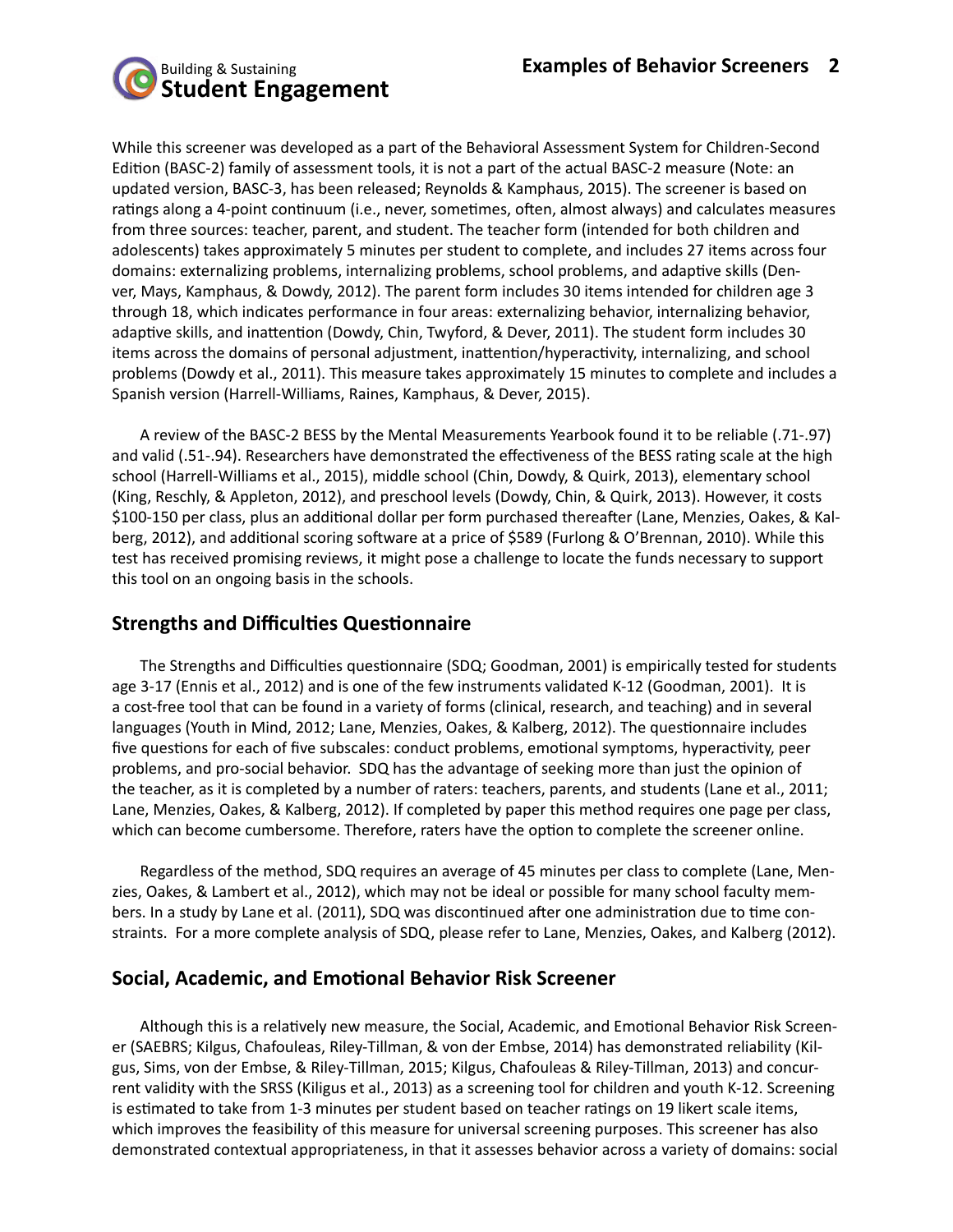

behavior (e.g., appropriate relationships with peers and adults), academic behavior (e.g., behaviors that promote academic instruction), emotional behavior (e.g., actions that promote or limit one's ability to regulate internal states, adapt to change, and respond to stressful/challenging events), and total behavior (e.g., incorporates all items; Von der Embse, Pendergast, Kilgus, & Eklund, 2016). Screening can be done up to 5 times per year, and can be used for individual, group, or universal purposes. Teacher rating forms and scoring guidelines can be downloaded for free from **[ebi.missouri.edu](http://ebi.missouri.edu/?p=1116).** Electronic administration and scoring is also available through [Fastbridge.org](http://fastbridge.org/behavior/).

# **Student Risk Screening Scale**

Another effective measure receiving much attention is the Student Risk Screening Scale (SRSS; Drummond, 1994), which identifies students demonstrating antisocial behaviors at the elementary level (Ennis et al., 2012). In its first version, SRSS was as reliable as the systematic screening for behavior disorders (SSBD) screener in identifying students with externalizing behaviors but was not a reliable measure of internalizing behaviors (Lane & Little et al., 2009; Lane et al., 2010). The SRSS requires teachers to rank each student in his/her class on a 4-point scale regarding seven items: a. steals; b. lies, cheats, sneaks; c. behavior problems; d. peer rejection; e. low academic achievement; f. negative attitude; and g. aggressive behavior (Ennis et al., 2012). Based on student's scores, they will be identified as low risk (0-3 points), moderate risk (4-8 points), or high risk (9-21 points; Lane, Menzies, Oakes, & Kalberg, 2012).

Because internalizing behaviors are as important as externalizing behaviors and even harder to detect (Bradshaw, Buckley, and Lalongo, 2008), Lane and colleagues have engaged in a programmatic line of research around validating a version of the SRSS that will detect both externalizing and internalizing behaviors (i.e., SRSS-IE). Reliability and validity of the original version was compared with the strengths and difficulties questionnaire (SDQ; described below), which has been validated at the elementary, middle, and high school levels (Lane, Oakes, et al., 2012). This version of the SRSS-IE included five items related to internalizing behaviors: 1) emotionally flat, 2) shy, withdrawn, 3) sad, depressed, 4) anxious, and 5) lonely, in addition to the original seven measures of externalized behavior (steals; lies, cheats, sneaks; behavior problems; peer rejection; low academic achievement; negative attitude; and aggressive behavior), yielding 12 total outcomes. This version of the SRSS-IE with 12 outcomes has been validated for the elementary level (Lane, Oakes et al., 2012; Lane, Menzies et al., 2012), but had to be adjusted slightly for the middle and high school levels. At the middle and high school level, an additional outcome of peer rejection was added to the internalizing symptoms based on results of a factor analysis (Lane et al., 2016).

This instrument is available to schools free of charge, and takes only 10-15 minutes to complete per class (Harrison et al., 2013; Lane, Menzies, Oakes, & Kalberg, 2012). To date, there has been substantial evidence to support a the use of SRSS at the elementary (Lane Menzies, et al., 2012; Lane, Oakes, et al., 2012; Lane et al., 2015), middle (Lane, Oakes, Carter, Lambert, & Jenkins, 2013), and secondary levels (Lane, Oakes, Cantwell, Menzies, et al., 2016; Lane, Oakes, Cantwell, Schatschneider et al., 2016). For more information on SRSS and how to implement it, refer to the book by Lane, Menzies, Oakes, and Kalberg (2012).

# **Systematic Screening for Behavior Disorders**

Systematic Screening for Behavioral Disorders (SSBD) is the gold standard in behavior screening (Lane, Kalberg, Lambert, Crnobori, & Bruhn, 2010; Lane, Menzies, Oakes, & Lambert et al., 2012) and has received a positive review from the Mental Measurements Yearbook due to a clear and thorough instruction manual and sufficient measures of reliability for externalizers (.76) and internalizers (.74), with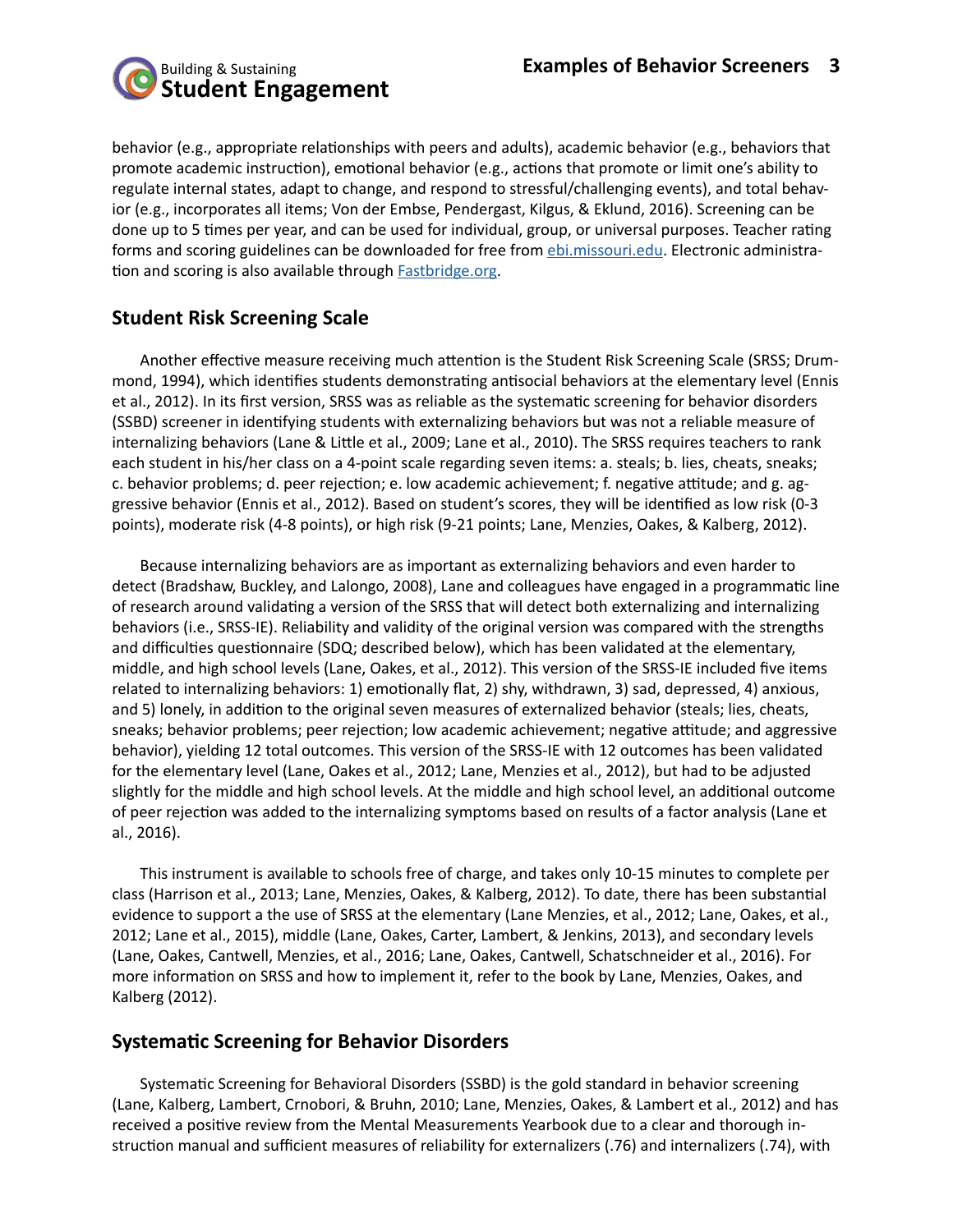

higher levels test-retest reliability for adaptive (.88) and maladaptive (.83) behaviors. However, measures of validity are less convincing, ranging from .32 (critical events index) to .70 (maladaptive rating scale). Criticisms that the review had of SSBD are the time it takes for teachers to complete each stage of the screening process, a limited standardization sample, and the low to moderate validity measures (Kelley, 1998).

This multiple-gating screening procedure requires teachers to first classify students based on whether they have externalizing or internalizing behaviors (or both). Then the teacher then rank orders students on those types of behaviors from most to least using the operational definition provided. In the next step, a psychologist or administrator examines the top three students on each domain of behavior. Those students are analyzed using the critical events index (CEI) and the combined frequency index (CFI) to identify high-intensity, low frequency (e.g. steals, sets fires, vomits after eating) and low-intensity, high-frequency (e.g. manipulates classmates, pouts/sulks, is excessively demanding) behaviors, respectively (Lane et al., 2010; Lane, Menzies, Oakes, & Kalberg, 2012). Those students are then observed by an outside observer.

Validation of this procedure at the high school level failed to yield significant results in identifying both students who were comorbid with both internalizing and externalizing behaviors. The conclusion was that more research is needed to produce a time-efficient measure of comorbid behavior issues at the high school level (Kalberg, Lane, Driscoll & Wehby, 2011). However, systematic screening for behavior disorders (SSBD) has been validated at the elementary (Lane et al., 2010) and middle school levels (Richardson et al., 2009) for identifying students at risk for externalizing or internalizing behaviors. Limitations of SSBD include the inability to identify comorbid behaviors and that only the six most severe students are allowed through the second phase (Lane et al., 2010). For more information on SSBD, refer to Lane, Menzies, Oakes, and Kalberg (2012).

# **Discussion of Examples**

Lane and colleagues (2010) suggest systematic screening for behavior disorders (SSBD) to identify externalizing and internalizing behaviors. This tool is seen as the gold standard in behavioral screening, but is financially straining and time consuming. The student risk screening scale internalizing and externalizing (SRSS-IE) and SSBD are equally effective for identifying externalizing behaviors, however, SRSS-IE is recommended for schools with limited resources. SRSS-IE has also been validated for identifying internalizing behaviors with accuracy, and can be administered rather quickly. Much like the SRSS-IE, the SAEBRS is available for free and can be administered on a wide scale rather quickly. Additionally, all tools discussed above have been validated for grades K-12, making them ideal options at any grade level contingent upon school time and monetary resources. It is important to note that there are other measures that can be employed to determine the mental health of students that were not discussed above. One example is the Reynolds Screening for Depression and Suicide, which can be administered to an entire school population at once with additional stages for those scoring above clinical cutoffs in stages one and two (Doll et al., 2012). Unfortunately, many screening tools used for clinical purposes (e.g., Reynolds Screening for Depression and Suicide, BASC-3, etc.) are not free and require a large amount of time expended to interviews and therapy for those identified as at-risk in either category, which must be considered prior to implementing such screeners (Doll et al., 2012).

# **Conclusion**

Regardless of which screening tool they choose, schools and school systems are urged to implement behavior screening procedures. While the task of universal screening can appear daunting, it is clear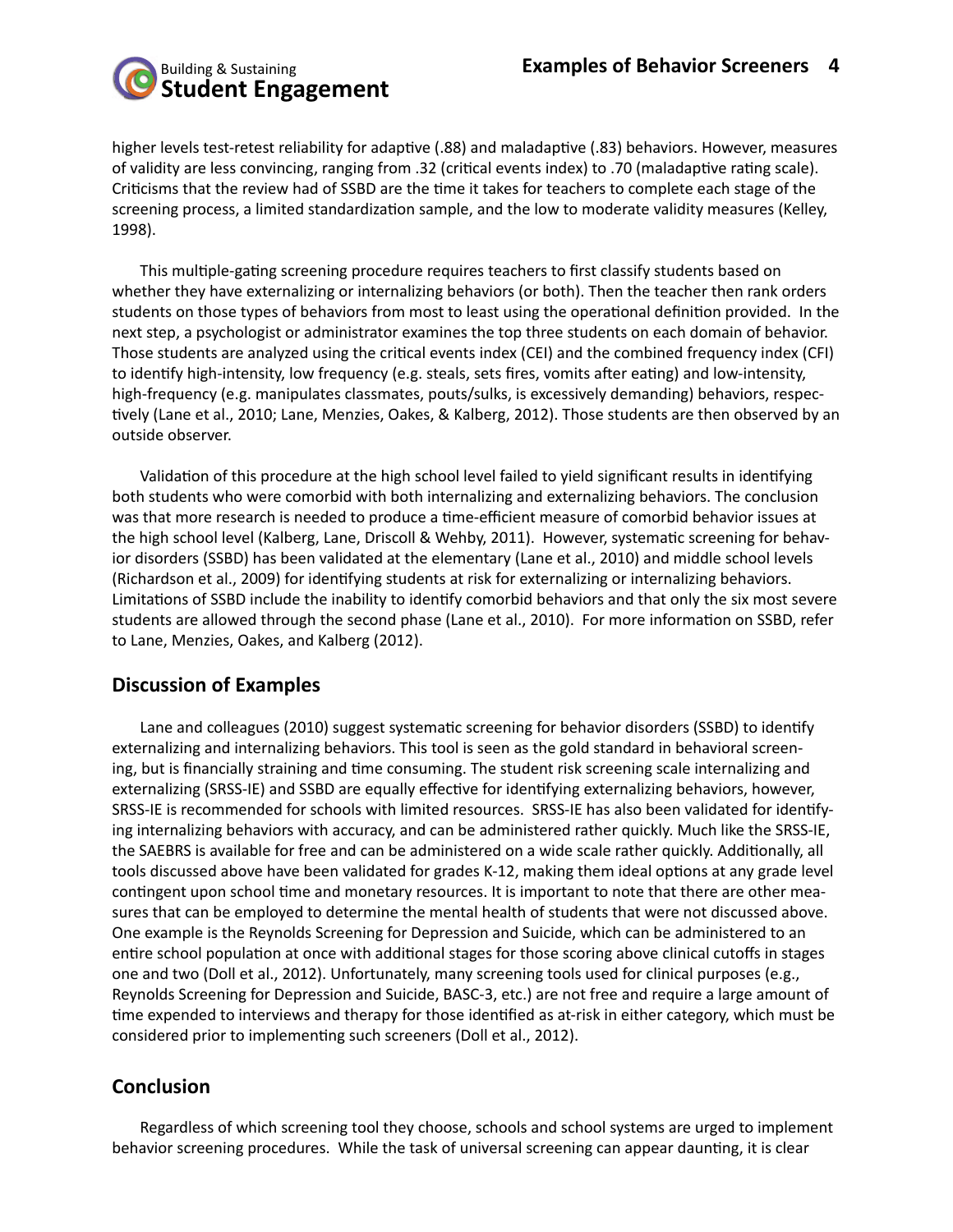

that research supports the use of employing behavior screening in schools and the positive outcomes it can produce assisting students, saving resources, and better learning outcomes. School personnel are urged to examine the research and practical considerations for administering behavioral and emotional screeners since they vary in cost, administration time, and psychometric data. Careful selection an appropriate screener that suits the needs of key stakeholders (e.g., administrators, parents, and teachers) and students is crucial. These tools assist in focusing tiered behavior supports and interventions to high risk students in order to prevent or ameliorate behavior and mental health problems. Proper screening procedures, delivery of appropriate interventions to identified students, as well as progress monitoring and follow-up, must be completed in order to effect positive outcomes for the students and the schools.



# **Related Briefs**

For more information about behavior screening see the Topic Brief on School-wide Behavior Screening (http://k12engagement.unl.edu). Behavior screening in schools is also addressed in the Strategy Brief Positive Behavior Interventions and Supports. See also a related Topic Brief on Dropout Screening and Early Warning.

# **Recommended Citation**

Hoff, N., Strawhun, J. & Peterson, R. L. (2015, April; Updated March, 2017). Examples of School-wide Behavior Screening, Resource Brief. Lincoln, NE: Student Engagement Project, University of Nebraska-Lincoln and the Nebraska Department of Education. http://k12engagement.unl.edu/examplesbehavior-screeners.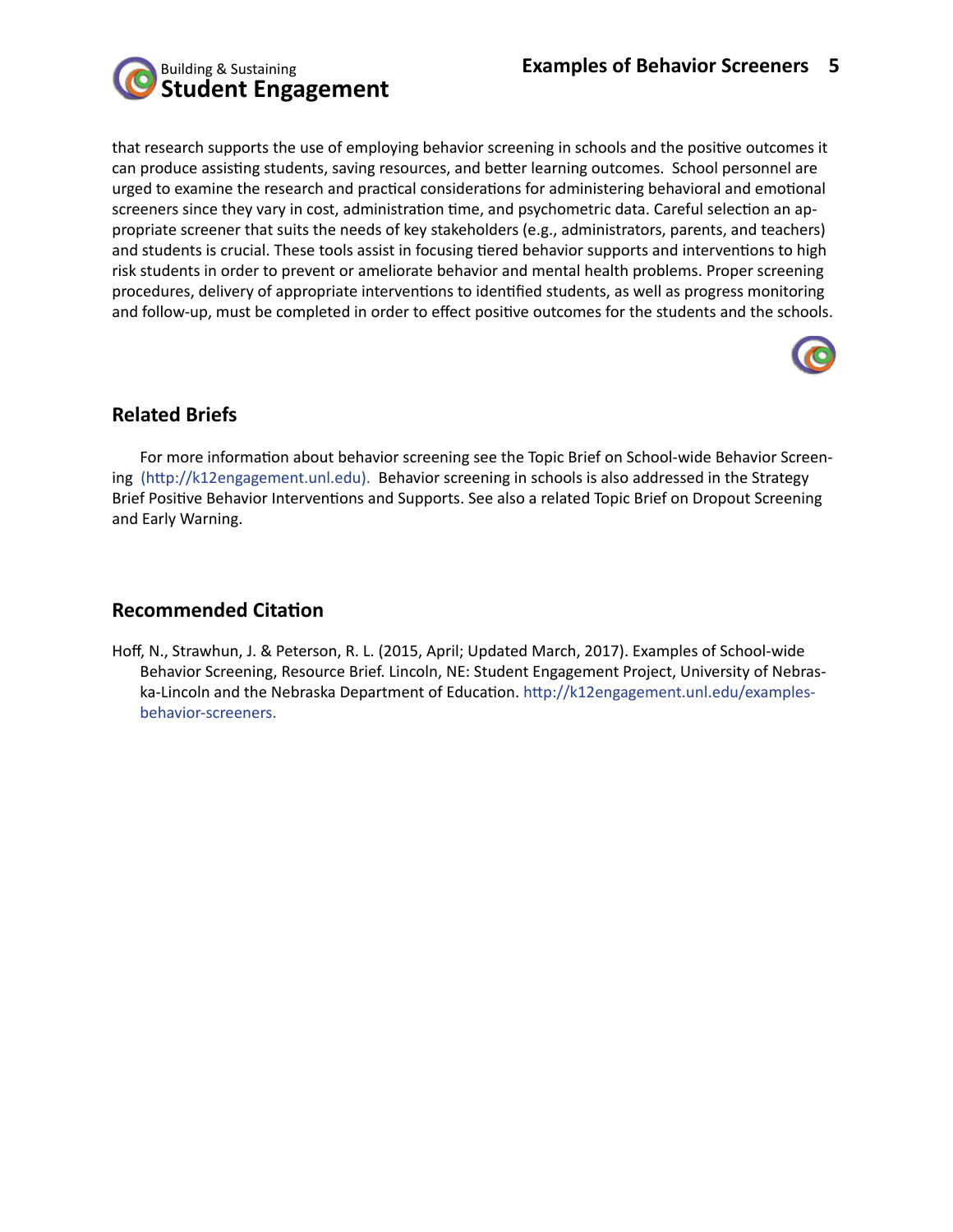

# المسابق المسابق المسابق المسابق المسابق المسابق المسابق المسابق المسابق المسابق المسابق المسابق المسابق المساب<br>المسابق المسابق المسابق المسابق المسابق المسابق المسابق المسابق المسابق المسابق المسابق المسابق المسابق المس

#### **Related Resources on Behavior and Mental Health Screening in the Juvenile Justice System**

As in education, the Office of Juvenile Justice and Delinquency Prevention is interested in identifying and serving children and youth who are in juvenile justice settings who may also have behavioral or mental health disorders. The resources below explain a behavior screening tool developed for those settings.

#### **Office of Juvenile Justice and Delinquency Prevention**

Assessing both the risk of reoffending and intervention needs of youth is considered best practice within certain settings of juvenile justice. A recent report on Risk/Needs Assessments for Youths discusses both static and dynamic factors which can be used to predict the likelihood of youth reoffending. This document is available at: [www.ojjdp.gov/mpg/litrev](http://www.ojjdp.gov/mpg/litreviews/RiskandNeeds.pdf. )[iews/RiskandNeeds.pdf.](http://www.ojjdp.gov/mpg/litreviews/RiskandNeeds.pdf. ) 

#### **National Youth Screening & Assessment Project (NYSAP)**

The National Youth Screening & Assessment Project (NYSAP) is a technical assistance and research center, dedicated to helping juvenile justice programs identify youths' needs for behavioral health intervention and risk management. Located at the University of Massachusetts Medical School, it is supported in part by the John D. and Catherine T. MacArthur Foundation. More information is available at: [http://nysap.us/Index.html; http://nysap.us/](http://nysap.us/Index.html; http://nysap.us/MHScreening.html.  ) [MHScreening.html.](http://nysap.us/Index.html; http://nysap.us/MHScreening.html.  ) 

#### **Massachusetts Youth Screening Instrument - Second Version (MAYSI-2)**

The MAYSI-2 was developed by during the 1990s with assistance from the William T. Grant Foundation. The MAYSI-2 is a paper-and-pencil self-report inventory of 52 questions designed to assist juvenile justice facilities in identifying youths 12 to 17 years old who may have special mental health needs. Youths circle YES or NO concerning whether each item has been true for them "within the past few months." Youths read the items themselves (5th grade reading level) and circle the answers. Administration takes about 10 to 15 minutes and scoring requires approximately 3 minutes. The MAYSI-2 is available in both English and Spanish as well as in software form. The MAYSI-2 software, called MAYSIWARE (2006) and MAYSIWARE 4.0 (2011, for Vista/7 versions of Windows).These materials are available for purchase from Professional Resource Press at: [http://www.prpress.com/MAYSI-](http://www.prpress.com/MAYSI-2-2006-Massachusetts-Youth-Screening-Instrument-Users-Manual-Technical-)[2-2006-Massachusetts-Youth-Screening-Instrument-Users-Manual-Technical-Report\\_p\\_170.](http://www.prpress.com/MAYSI-2-2006-Massachusetts-Youth-Screening-Instrument-Users-Manual-Technical-) [html.](http://www.prpress.com/MAYSI-2-2006-Massachusetts-Youth-Screening-Instrument-Users-Manual-Technical-)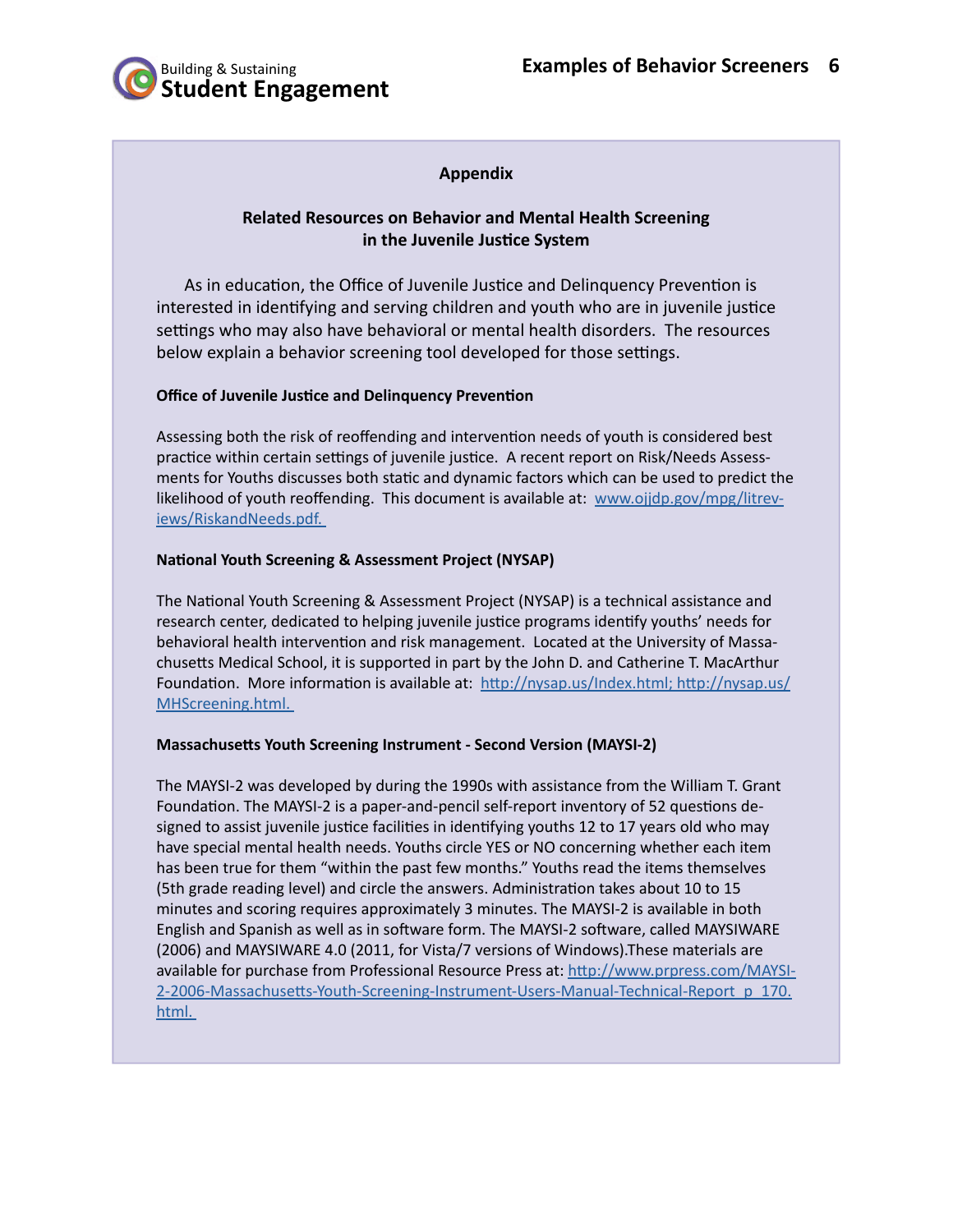

#### **References for Resources- Examples of Behavior Screeners**

- Chin, J. K., Dowdy, E., & Quirk, M. P. (2013). Universal screening in middle school: Examining the behavioral and emotional screening system. *Journal of Psychoeducational Assessment, 31,* 53-60.
- Cullinan, D. & Epstein, M. (2013). *Emotional and Behavioral Screener*. Austin, TX: Pro Ed Publishing.
- Drummond, T. (1994). *The Student Risk Screening Scale (SRSS)*. Grants Pass, OR: Josephine County Mental Health Program.
- Dever, B. V., Mays, K. L., Kamphaus, R. W., & Dowdy, E. (2012). The factor structure of the BASC-2 behavioral and emotional screening system teacher form, child/adolescent. *Journal of Psychoeducational Assessment, 30,* 488-495.
- Dowdy, E., Chin, J. K., Twyford, J. M., & Dever, B. V. (2011). A factor analytic investigation of the BASC-2 Behavioral and Emotional Screening System Parent Form: Psychometric properties, practical implications, and future directions. *Journal of school psychology, 49*, 265-280.
- Dowdy, E., Chin, J. K., & Quirk, M. P. (2013). Preschool screening: An examination of the Behavioral and Emotional Screening System Preschool Teacher Form (BESS Preschool). *Journal of Psychoeducational Assessment, 31,* 578-584.
- Ennis, R. P., Lane, K. L., & Oakes, W. P. (2012). Score reliability and validity of the student risk screening scale: A psychometrically sound, feasible tool for use in urban elementary schools. *Journal of Emotional and Behavioral Disorders, 20*, 241-259. doi: 10.1177/1063426611400082
- Furlong, M. J., & O'Brennan, L. (2010). BASC-2 behavioral and emotional screening system. *Mental Measurements Yearbook, 18*. Retrieved from [http://0-web.ebscohost.com.library.unl.edu/ehost/](http://0-web.ebscohost.com.library.unl.edu/ehost/detail?sid=cf619fe0-c606-49f3-99ad-24a070279513%40sessionmgr4002&vid=12&hid=4112&bdata=JnNpdGU9ZWhvc3QtbGl2ZQ%3d%3d#db=mmt&AN=TIP18193503) [detail?sid=cf619fe0-c606-49f3-99ad-24a070279513%40sessionmgr4002&vid=12&hid=4112&bd](http://0-web.ebscohost.com.library.unl.edu/ehost/detail?sid=cf619fe0-c606-49f3-99ad-24a070279513%40sessionmgr4002&vid=12&hid=4112&bdata=JnNpdGU9ZWhvc3QtbGl2ZQ%3d%3d#db=mmt&AN=TIP18193503) [ata=JnNpdGU9ZWhvc3QtbGl2ZQ%3d%3d#db=mmt&AN=TIP18193503](http://0-web.ebscohost.com.library.unl.edu/ehost/detail?sid=cf619fe0-c606-49f3-99ad-24a070279513%40sessionmgr4002&vid=12&hid=4112&bdata=JnNpdGU9ZWhvc3QtbGl2ZQ%3d%3d#db=mmt&AN=TIP18193503)
- Goodman, R. (2001). Psychometric properties of the strengths and difficulties questionnaire. *Journal of the American Academy of Child and Adolescent Psychiatry, 40*, 1337-1345.
- Harrell-Williams, L. M., Raines, T. C., Kamphaus, R. W., & Dever, B. V. (2015). Psychometric analysis of the BASC–2 Behavioral and Emotional Screening System (BESS) student form: Results from high school student samples. *Psychological assessment, 27*, 738-743.
- Harrison, J.R., Vannest, K.J., & Reynolds, C.R. (2013). Social acceptability of five screening Instruments for social, emotional, and behavioral challenges. *Behavioral Disorders, 38*, 171-189.
- Kalberg, J. R., Lane, K. L., Driscoll, S., & Wehby, J. (2011). Systematic screening for emotional and behavioral disorders at the high school level: A formidable and necessary task. *Remedial and Special Education, 32,* 506-520. doi: 10.1177/0741932510362508
- Kamphaus, R. W., & Reynolds, C. R. (2007). *BASC-2 Behavioral and Emotional Screening System (BESS) manual.* Circle Pines, MN: Pearson
- Kelley, M. L. (1998). Systematic screening for behavioral disorders. *Mental Measurements Yearbook, 13*. Retrieved from [http://0-web.ebscohost.com.library.unl.edu/ehost/detail?vid=9&sid=e50d9d95-](http://0-web.ebscohost.com.library.unl.edu/ehost/detail?vid=9&sid=e50d9d95-5fba-42c8-bf10-639bec2ce362%40sessionmgr4004&hid=4112&bdata=JnNpdGU9ZWhvc3QtbGl2ZQ%3d%3d#db=mmt&AN=TIP07002521) [5fba-42c8-bf10-639bec2ce362%40sessionmgr4004&hid=4112&bdata=JnNpdGU9ZWhvc3QtbGl2](http://0-web.ebscohost.com.library.unl.edu/ehost/detail?vid=9&sid=e50d9d95-5fba-42c8-bf10-639bec2ce362%40sessionmgr4004&hid=4112&bdata=JnNpdGU9ZWhvc3QtbGl2ZQ%3d%3d#db=mmt&AN=TIP07002521) [ZQ%3d%3d#db=mmt&AN=TIP07002521](http://0-web.ebscohost.com.library.unl.edu/ehost/detail?vid=9&sid=e50d9d95-5fba-42c8-bf10-639bec2ce362%40sessionmgr4004&hid=4112&bdata=JnNpdGU9ZWhvc3QtbGl2ZQ%3d%3d#db=mmt&AN=TIP07002521)
- Kilgus, S. P., Chafouleas, S. M., Riley-Tillman, T. C., & von der Embse, N. P. (2014). *Social, Academic, and Emotional Behavior Risk Screener (SAEBRS)*. Minneapolis, MN: Theodore J. Christ & Colleagues.
- Kilgus, S. P., Sims,W. A., von der Embse, N. P., & Riley-Tillman, T. C. (2015). Confirmation of models for interpretation and use of the Social and Academic Behavior Risk Screener (SABRS). *School Psychology Quarterly, 30,* 335–352.
- Kilgus, S. P., Chafouleas, S. M., Riley-Tillman, T. C. (2013). Development and initial validation of the Social and Academic Behavior Risk Screener for elementary grades. *School Psychology Quarterly, 28,*  210-226.